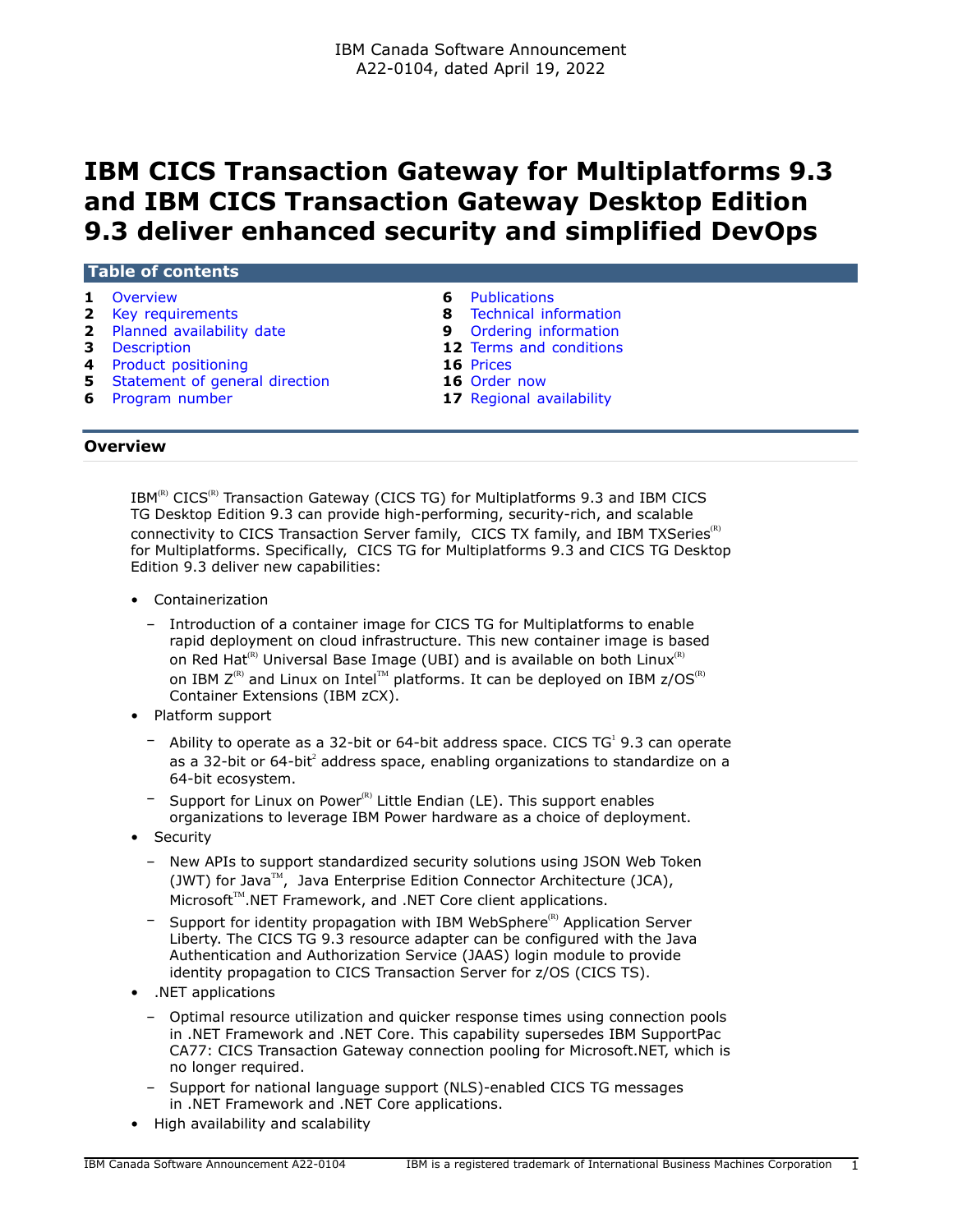- CICS TG 9.3 supports high-availability topologies and request validation rules. This capability supersedes IBM SupportPac CA1T: High-availability exits for use with CICS TG, which is no longer required.
- New JCA management contracts
	- The CICS TG 9.3 resource adapter now supports all three management contracts described in the JCA 1.7 specification: LocalTransaction, XATransaction, and NoTransaction.

1 Where the text describes the joint capabilities of CICS TG for Multiplatforms 9.3 and CICS TG Desktop Edition 9.3, then it is simply referred to as CICS TG 9.3.

 $^2$  64-bit support is available on IBM AIX<sup>(R)</sup>, Linux on IBM Z, Linux on Intel, and Linux on Power LE.

# **Support for IBM CICS Explorer(R)**

The CICS TG plug-in for CICS Explorer is updated to support CICS Explorer and IBM Explorer for z/OS (z/OS Explorer) Aqua.

# <span id="page-1-0"></span>**Key requirements**

CICS TG 9.3 has the following software requirements:

- IBM AIX 7.1, or later
- Linux on IBM Z: Red Hat Enterprise Linux (RHEL)  $7^3$  or RHEL  $8^3$ ; SUSE Linux Enterprise Server (SLES)  $12<sup>4</sup>$  or SLES  $15$
- Linux on Power Big Endian (BE): RHEL 7; SLES 12 (with 64-bit kernel)
- Linux on Power LE: RHEL 8; SLES 15
- Linux on Intel: RHEL 7 or RHEL 8; SLES 12 or SLES 15; Ubuntu 18.04 LTS or Ubuntu 20.04 (with 64-bit kernel, which includes Desktop versions with 64-bit kernel)
- Linux on Intel: RHEL 7 or RHEL 8 compatible environments<sup>5</sup>
- Microsoft Windows™ 10 Professional and Enterprise Editions
- Microsoft Windows Server 2016 Standard (including Small Business Server), Enterprise, and Datacenter Editions
- Microsoft Windows Server 2019 Standard (including Small Business Server), Enterprise, and Datacenter Editions
- IBM 32-bit Runtime Environment and Java Technology Edition 8.0 (Linux on Power BE, Microsoft Windows)
- Semeru Runtime Open Edition 11.0.13 (AIX, Linux on Intel, Linux on IBM Z, Linux on Power LE)

CICS TG for Multiplatforms container image has the following minimum software requirements:

• Docker runtime 20.10.7 or Podman runtime 3.0.2

 $3$  RHEL 7.7, or later and RHEL 8.1, or later.

4 SUSE Linux Enterprise Server 12 SP1, or later.

 $<sup>5</sup>$  RHEL-compatible environments must be compatible with binary and source that is</sup> supported by the RHEL releases listed previously.

For further details, see the [Technical information](#page-7-0) section.

# <span id="page-1-1"></span>**Planned availability date**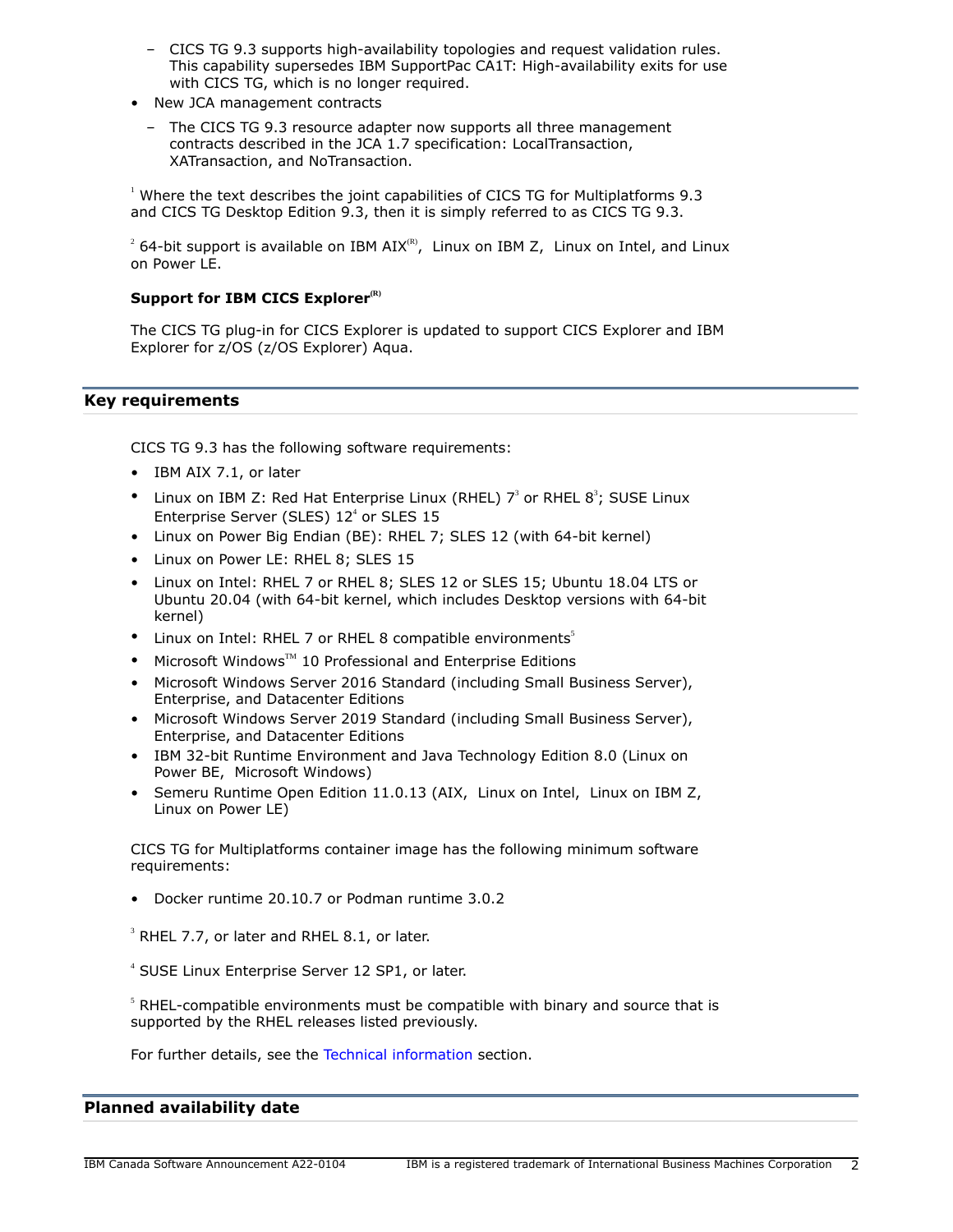- April 29, 2022: CICS Transaction Gateway for Multiplatforms 9.3
- April 29, 2022: CICS Transaction Gateway Desktop Edition 9.3

Availability within a country is subject to local legal requirements.

# <span id="page-2-0"></span>**Description**

## **New capabilities of CICS TG 9.3**

• Containerization

The CICS TG for Multiplatforms container image enables rapid deployment across cloud platforms of choice. The CICS TG container image supports hybrid cloud topology to enable integration with CICS TS, CICS TX, and TXSeries for Multiplatforms. Containerization also enables simplified integration of Gateway and JEE application servers for local mode topology through a DevOps pipeline.

The CICS TG container offering is available on both Linux on IBM Z and Linux on Intel platforms. The Linux on IBM Z image can be deployed on IBM zCX.

• Platform support

CICS TG 9.3 can operate in a 32-bit or 64-bit address space, enabling organizations to standardize on a 64-bit ecosystem. Users can execute 64-bit CICS TG applications using local mode or remote mode topology through IP Interconnectivity (IPIC), Transmission Control Protocol/Internet Protocol (TCP/ IP), or Systems Network Architecture (SNA) protocols.

CICS TG 9.3 enhances the platform coverage by supporting the new Linux on Power LE platform.

CICS TG 9.3 supports only 32-bit mode on Linux on Power BE and Microsoft Windows.

• Security

CICS TG 9.3 provides an ability to design a standard security solution based on JWT. As an open industry standard, JWT provides authorization and authentication as two of its key use cases and benefits. Additional benefits of JWT include self-contained tokens that have built-in expiry mechanisms. It is also widely used in the design of SSO-based authentication solutions.

The ability to design a standard security solution in CICS TG 9.3, using JWT, is achieved in the following ways:

- The CICS TG Gateway daemon extracts a distributed identity from the JWT and propagates it to CICS TS. The mapped RAC $F^{(R)}$  identity can then be used for the authorization of CICS resources. This capability is supported with the IPIC protocol only.
- The CICS TG Gateway daemon extracts the RACF identity from the JWT where it is used for the authorization of CICS resources. This capability is supported with the IPIC protocol and External CICS Interface (EXCI) protocol.

The organization's applications, written in Java, JCA, .NET Framework, and .NET Core, can use CICS TG APIs to set JWT in an EXCI request.

• .NET applications

CICS TG 9.3 delivers multiple improvements in .NET applications, such as support for .NET Framework 4.7 and support for .NET Core 3.1. Both .NET Framework and .NET Core applications can use connection pool capability for optimal resource utilization and reduction in response time. This new capability in CICS TG 9.3 removes the dependency on IBM SupportPac. Details can be found on the [CA77: CICS Transaction Gateway connection pooling for](https://www.ibm.com/support/pages/ca77-cics-transaction-gateway-connection-pooling-microsoft-net) [Microsoft.NET](https://www.ibm.com/support/pages/ca77-cics-transaction-gateway-connection-pooling-microsoft-net) web page. This capability also adds NLS support for CICS TG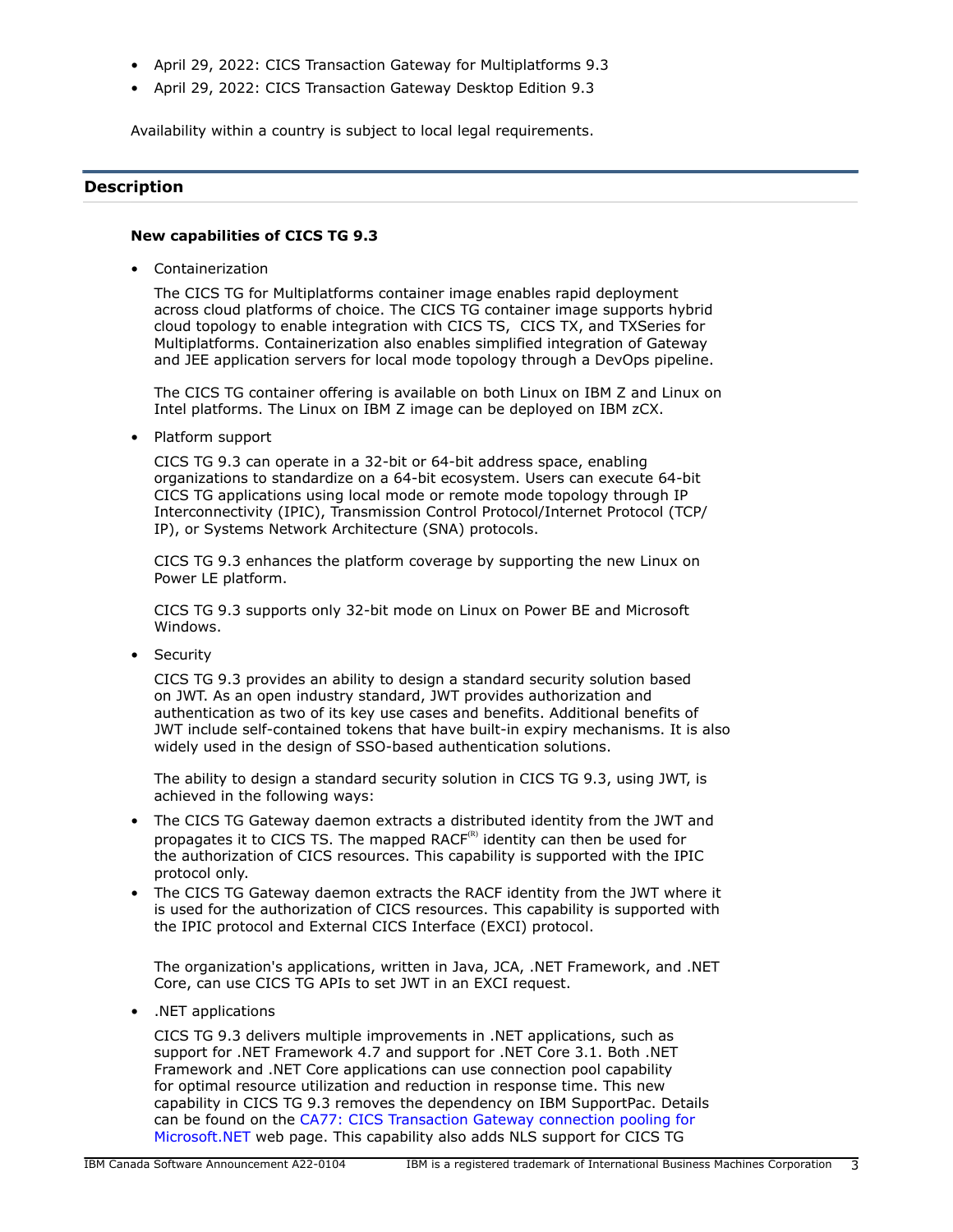messages in .NET Framework and .NET Core applications. Support is provided in the following languages: English, French, German, Italian, Japanese, Korean, Simplified Chinese, Spanish, and Turkish. CICS TG applications do not need to be recompiled to use this capability.

• High availability and scalability

CICS TG 9.3 provides sample CICS request exits, to be used with CICS TG, to create high-availability and request validation rules. These exits enable a high-availability infrastructure to be created quickly, using rules defined in a simple text-based configuration file. The rules define a set of policies to validate and workload balance ECI requests across defined CICS servers. This provides increased availability to CICS applications accessed from remote clients using the facilities of CICS TG. This new CICS TG 9.3 capability removes the dependency on SupportPac. Details can be found on the [CA1T: High availability exits for use](https://www.ibm.com/support/pages/ca1t-high-availability-exits-use-cics-tg) [with CICS TG](https://www.ibm.com/support/pages/ca1t-high-availability-exits-use-cics-tg) web page.

• Identity propagation

CICS TG 9.3 provides support for identity propagation with WebSphere Application Server Liberty. The CICS TG resource adapter can be configured with the Java Authentication and Authorization Service (JAAS) login module to provide identity propagation. This capability requires WebSphere Application Server Liberty 20.0.0.5, or later.

• New JCA management contracts

CICS TG 9.3 enables usage of NoTransaction management contract. The CICS TG resource adapter now supports all three management contracts described in the JCA 1.7 specification: LocalTransaction, XATransaction, and NoTransaction. This setting can be specified at the connection factory level to provide flexibility in designing Java EE applications.

# **CICS TG Software Development Kit (SDK)**

The CICS TG SDK contains all of the CICS TG JAR files, RAR files, shared libraries, headers, libraries, and schemas required to write, compile, and ship a CICS TG application for any supported edition of CICS TG. To ensure that the latest release of the CICS TG SDK is readily available, it is only available to download from the [IBM](https://www.ibm.com/support/pages/node/6217349) [Support](https://www.ibm.com/support/pages/node/6217349) website.

# **Support for CICS Explorer**

CICS Explorer is the strategic management interface for CICS TS, and it is updated to support the latest CICS TS and CICS Tools capabilities.

The CICS TG plug-in for CICS Explorer is updated to support CICS Explorer 5.5 and z/OS Explorer 3.1 Aqua. This update includes support for the new and enhanced capabilities of CICS TS 5.6. The latest release of CICS Explorer makes it easier to see the CICS data that is required by providing enhanced customization options for table views, which can then be saved for future use.

The CICS TG plug-in for CICS Explorer is available separately, at no charge. Organizations can download the CICS TG plug-in from the [IBM Mainframe](https://ibm.github.io/mainframe-downloads/) [Downloads](https://ibm.github.io/mainframe-downloads/) website.

# <span id="page-3-0"></span>**Product positioning**

CICS TG is the premier IBM enterprise connector using native connectivity to the CICS family of products. It is production proven for organizations as a highperforming, security-rich, and scalable method to CICS TS, CICS TX (Standard and Advanced), and TXSeries for Multiplatforms products. CICS TG:

• Delivers access to CICS applications for multiple types of the organization's client applications, while requiring minimal changes to CICS and usually no changes to existing CICS applications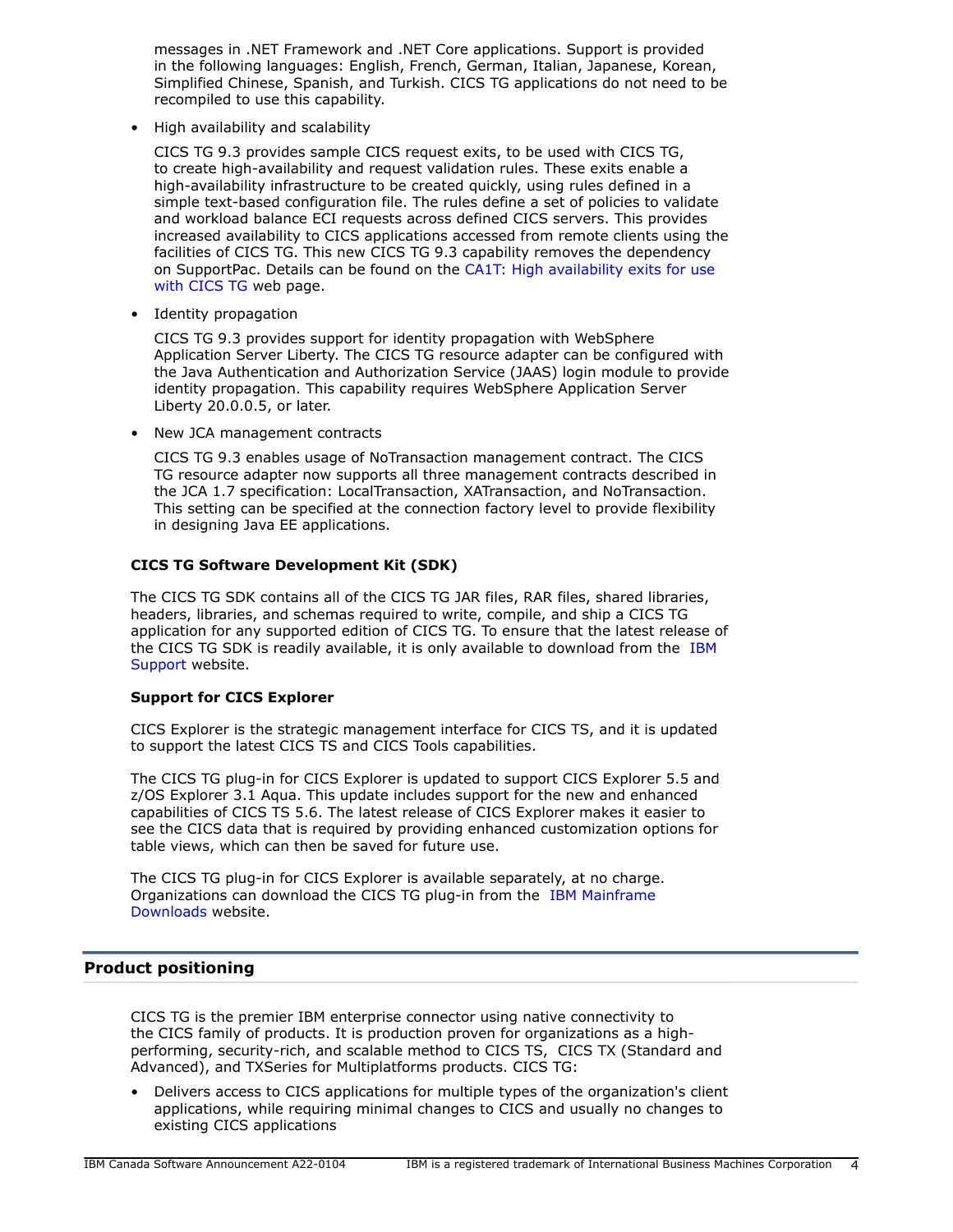- Provides quick and easy connector access to CICS applications from a wide variety of environments, including Java, JCA, C, .NET Framework, and .NET Core applications
- Enables the reuse of existing CICS applications as services in comprehensive and sophisticated JEE and web services solutions hosted on powerful application servers, such as WebSphere Application Server
- Enables a container capability for hybrid application deployment and provides access to CICS applications from cloud platforms of choice

In addition to CICS TG for z/OS and CICS TG for Multiplatforms, CICS TG Desktop Edition delivers low-cost, desktop connectivity to CICS for Microsoft Windows, Linux, and UNIX $<sup>(R)</sup>$  operating systems. CICS TG Desktop Edition provides access from</sup> a single-user workstation to the tried and trusted transactional capabilities of the entire family of CICS servers.

All releases of CICS TG provide connectivity to CICS for JEE-certified application servers, as well as enable wide range of application platforms to integrate with CICS. This includes applets, servlets, and C, COBOL, Java, and .NET Frameworkbased applications.

CICS TG supports common programming frameworks to enable a wide variety of application platforms to integrate securely with CICS. JCA provides the highest quality of service, for example, connection pooling and transaction management, for applications deployed to a JEE application server, such as WebSphere Application Server and WebSphere Application Server Liberty. Furthermore, the CICS TG API for C, COBOL, Java, and .NET Framework-based applications enable Microsoft Windows, UNIX, and Linux platforms to exploit the robust and scalable connectivity available through CICS TG.

Organizations that are not yet running CICS TG for Multiplatforms 9.3 or CICS TG Desktop Edition 9.3 should make plans to upgrade to these new releases of CICS TG.

# <span id="page-4-0"></span>**Statement of general direction**

IBM makes the following statements of general direction:

- IBM intends that a future release of CICS TG for Multiplatforms and CICS TG Desktop Edition will end support for Microsoft Windows 32 bit.
- IBM intends that a future release of CICS TG for Multiplatforms and CICS TG Desktop Edition will end support for Linux on Power BE.
- IBM intends that a future release of CICS TG for Multiplatforms and CICS TG Desktop Edition will support 64-bit applications only.

Statements by IBM regarding its plans, directions, and intent are subject to change or withdrawal without notice at the sole discretion of IBM. Information regarding potential future products is intended to outline general product direction and should not be relied on in making a purchasing decision. The information mentioned regarding potential future products is not a commitment, promise, or legal obligation to deliver any material, code, or functionality. Information about potential future products may not be incorporated into any contract. The development, release, and timing of any future features or functionality described for IBM products remain at the sole discretion of IBM.

# **Reference information**

For information on CICS TG for z/OS 9.3, see Software Announcement [A20-0272](http://www.ibm.com/common/ssi/cgi-bin/ssialias?infotype=an&subtype=ca&appname=gpateam&supplier=649&letternum=ENUSA20-0272), dated August 18, 2020.

For information on CICS TS 5.6, see Software Announcement [A20-0126,](http://www.ibm.com/common/ssi/cgi-bin/ssialias?infotype=an&subtype=ca&appname=gpateam&supplier=649&letternum=ENUSA20-0126) dated April 7, 2020.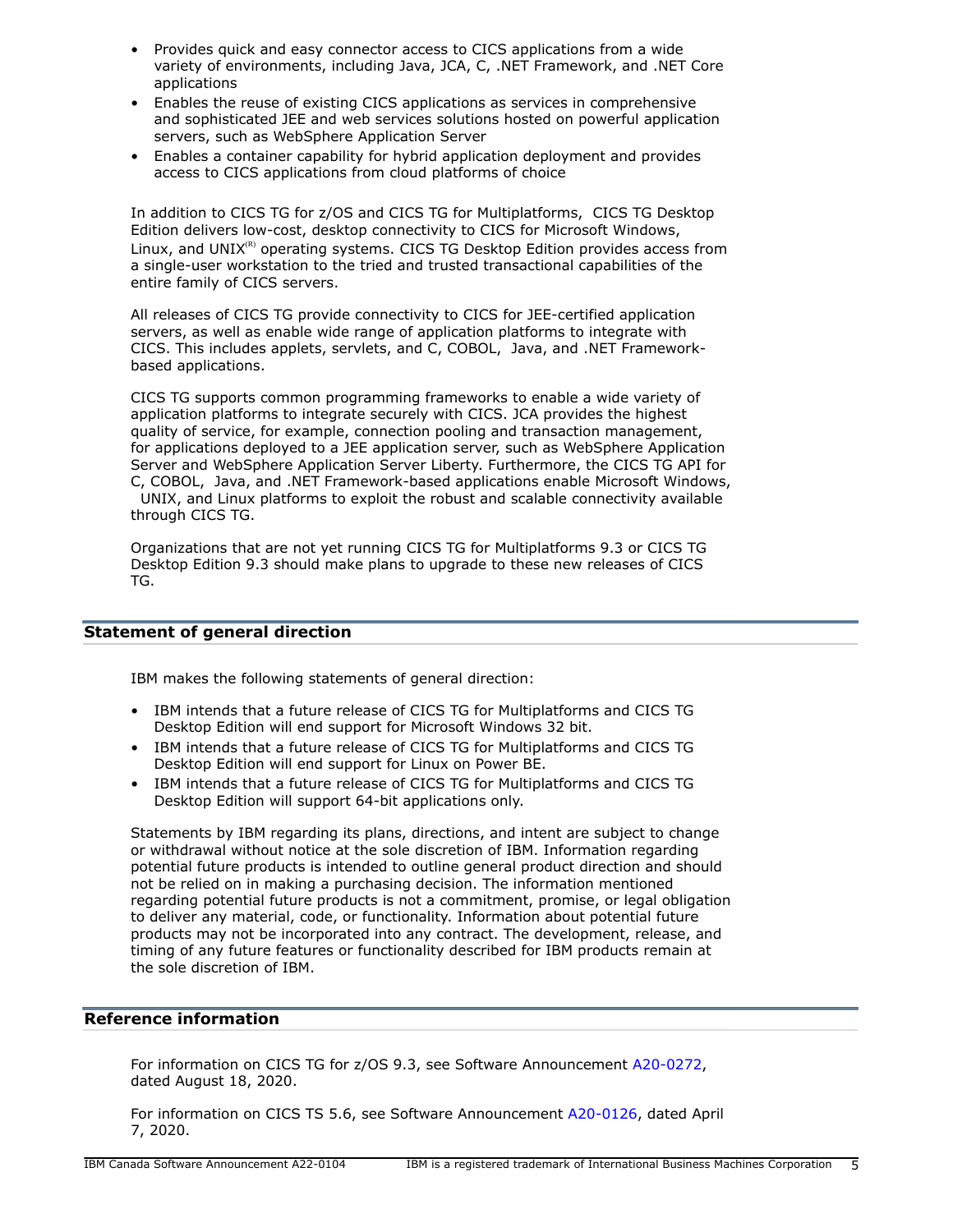For information on z/OS Connect Enterprise Edition 3, see Software Announcement [A19-0695,](http://www.ibm.com/common/ssi/cgi-bin/ssialias?infotype=an&subtype=ca&appname=gpateam&supplier=649&letternum=ENUSA19-0695) dated October 15, 2019.

For information on the end-of-service of CICS TG for z/OS 9.0, see Withdrawal Announcement [A19-0416](http://www.ibm.com/common/ssi/cgi-bin/ssialias?infotype=an&subtype=ca&appname=gpateam&supplier=649&letternum=ENUSA19-0416), dated August 6, 2019.

# <span id="page-5-1"></span>**Program number**

| Program number (PID)<br>VRM |       | Program name                      |
|-----------------------------|-------|-----------------------------------|
| 5724-181                    | 9.3.0 | <b>CICS TG for Multiplatforms</b> |
| 5725-B65                    | 9.3.0 | CICS TG Desktop Edition           |

# **Offering Information**

Product information is available on the [IBM Offering Information](http://www.ibm.com/common/ssi) website.

More information is also available on the [Passport Advantage](http://www.ibm.com/software/passportadvantage)<sup>(R)</sup> and Passport [Advantage Express](http://www.ibm.com/software/passportadvantage) website.

# <span id="page-5-0"></span>**Publications**

Product documentation for CICS TG 9.3 is available in [IBM Documentation.](https://www.ibm.com/docs/en/cics-tg-multi)

Other resources for related IBM publications include the following:

- [IBM Publications Center](https://www.ibm.com/resources/publications)
- $\bullet$  [IBM Redbooks](https://www.redbooks.ibm.com/)<sup>(R)</sup>
- [IBM Redpapers](https://www.redbooks.ibm.com/Redbooks.nsf/redpapers/)

#### **National language versions**

Some documentation is translated into languages other than English. For more information, see the [IBM Publications Center.](https://www.ibm.com/e-business/linkweb/publications/servlet/pbi.wss)

#### **Services**

#### **IBM Systems Lab Services**

Systems Lab Services offers infrastructure services to help build hybrid cloud and enterprise IT solutions. From servers to storage systems and software, Systems Lab Services can help deploy the building blocks of a next-generation IT infrastructure to empower a client's business. Systems Lab Services consultants can perform infrastructure services for clients on-line or onsite, offering deep technical expertise, valuable tools, and successful methodologies. Systems Lab Services is designed to help clients solve business challenges, gain new skills, and apply best practices.

Systems Lab Services offers a wide range of infrastructure services for IBM Power servers, IBM Storage systems, IBM Z, and IBM LinuxONE. Systems Lab Services has a global presence and can deploy experienced consultants on-line or onsite around the world.

For assistance, contact Systems Lab Services at ibmsls@us.ibm.com.

To learn more, see the [IBM Systems Lab Services](https://www.ibm.com/it-infrastructure/services/lab-services) website.

#### **IBM Consulting**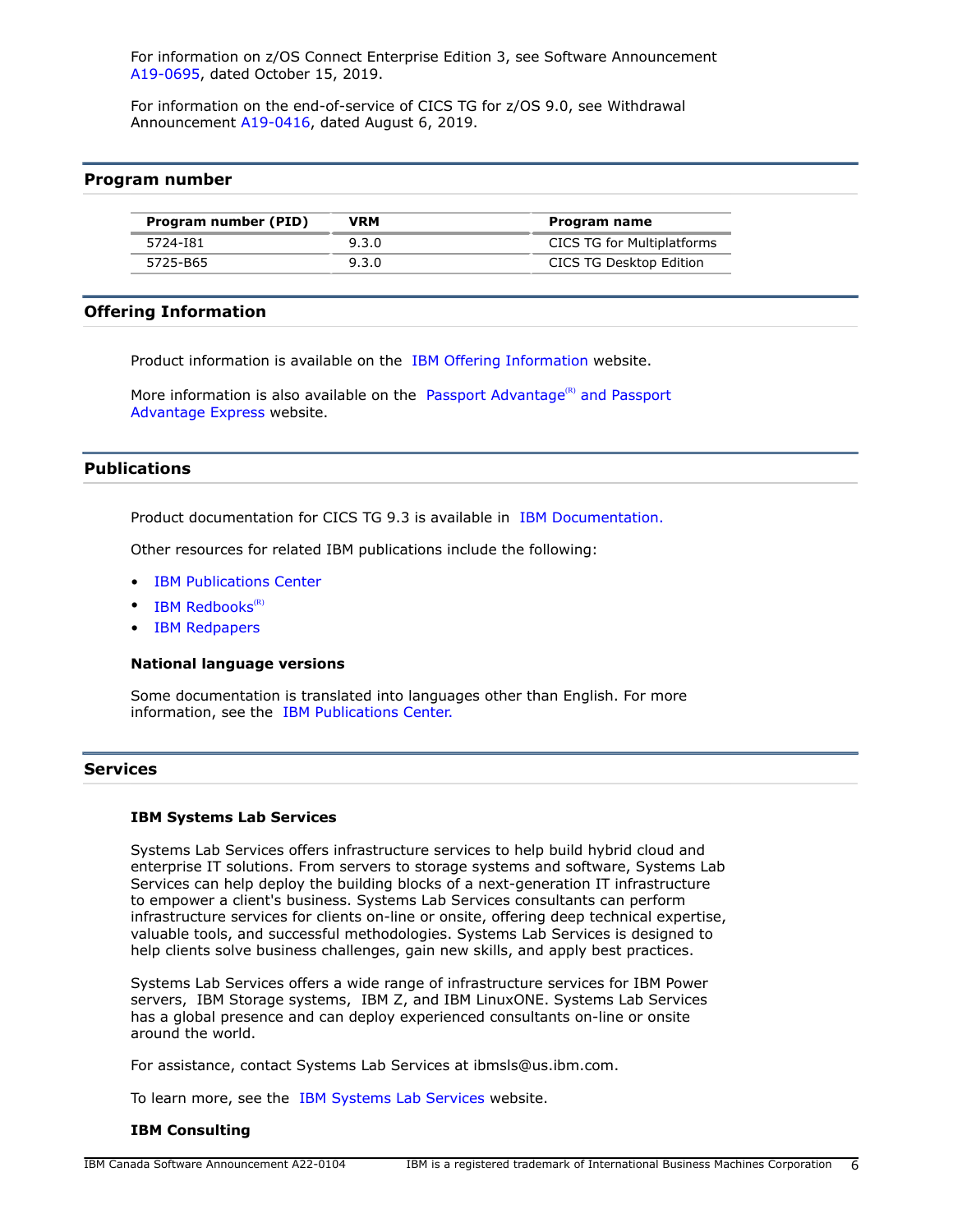As transformation continues across every industry, businesses need a single partner to map their enterprise-wide business strategy and technology infrastructure. IBM Consulting is the business partner to help accelerate change across an organization. IBM specialists can help businesses succeed through finding collaborative ways of working that forge connections across people, technologies, and partner ecosystems. IBM Consulting brings together the business expertise and an ecosystem of technologies that help solve some of the biggest problems faced by organizations. With methods that get results faster, an integrated approach that is grounded in an open and flexible hybrid cloud architecture, and incorporating technology from IBM Research<sup>(R)</sup> and IBM Watson<sup>(R)</sup> AI, IBM Consulting enables businesses to lead change with confidence and deliver continuous improvement across a business and its bottom line.

For additional information, see the [IBM Consulting](https://www.ibm.com/consulting) website.

# **IBM Technology Support Services (TSS)**

Get preventive maintenance, onsite and remote support, and gain actionable insights into critical business applications and IT systems. Speed developer innovation with support for over 240 open-source packages. Leverage powerful IBM analytics and AI-enabled tools to enable client teams to manage IT problems before they become emergencies.

TSS offers extensive IT maintenance and support services that cover more than one niche of a client's environment. TSS covers products from IBM and OEMs, including servers, storage, network, appliances, and software, to help clients ensure high availability across their data centre and hybrid cloud environment.

For details on available services, see the [Technology support for hybrid cloud](https://www.ibm.com/services/technology-support) [environments](https://www.ibm.com/services/technology-support) website.

# **IBM Expert Labs**

Expert Labs can help clients accelerate their projects and optimize value by leveraging their deep technical skills and knowledge. With more than 20 years of industry experience, these specialists know how to overcome the biggest challenges to deliver business results that can have an immediate impact.

Expert Labs' deep alignment with IBM product development allows for a strategic advantage as they are often the first in line to get access to new products, features, and early visibility into roadmaps. This connection with the development enables them to deliver First of a Kind implementations to address unique needs or expand a client's business with a flexible approach that works best for their organization.

For additional information, see the [IBM Expert Labs](https://www.ibm.com/products/expertlabs) website.

# **IBM Security(R) Expert Labs**

With extensive consultative expertise on IBM Security software solutions, Security Expert Labs helps clients and partners modernize the security of their applications, data, and workforce. With an extensive portfolio of consulting and learning services, Security Expert Labs provides project-based and premier support service subscriptions.

These services can help clients deploy and integrate IBM Security software, extend their team resources, and help guide and accelerate successful hybrid cloud solutions, including critical strategies such as zero trust. Remote and on-premises software deployment assistance is available for IBM Cloud Pak ${}^{\text{\tiny(R)}}$  for Security, IBM Security QRadar<sup>(R)</sup>/QRoC, IBM Security SOAR/Resilient<sup>(R)</sup>, IBM i2<sup>(R)</sup>, IBM Security Verify, IBM Security Guardium<sup>(R)</sup>, and IBM Security MaaS360<sup>(R)</sup>.

For more information, contact Security Expert Labs at sel@us.ibm.com.

For additional information, see the [IBM Security Expert Labs](https://www.ibm.com/security/security-expert-labs) website.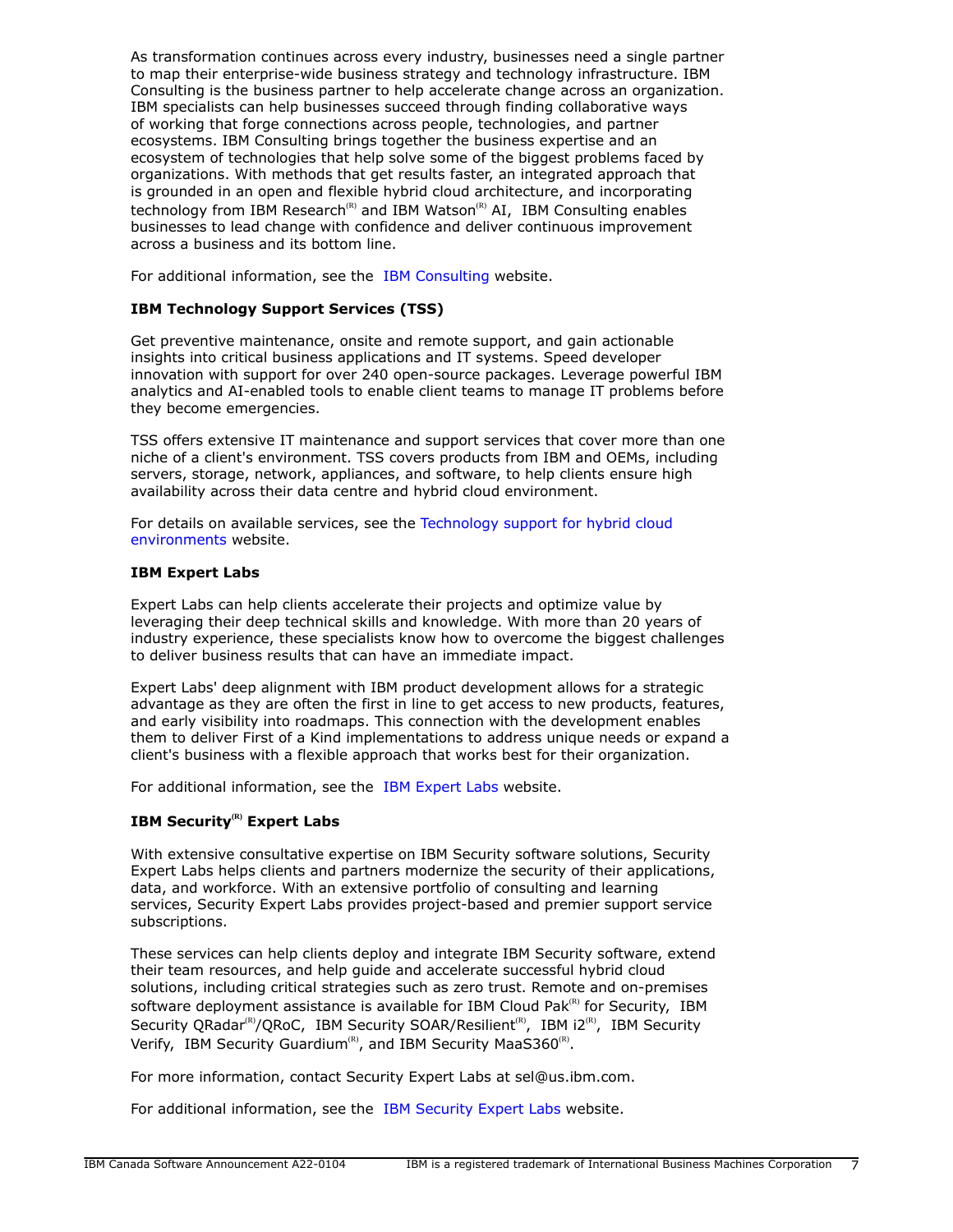# <span id="page-7-0"></span>**Specified operating environment**

# *Hardware requirements*

CICS TG 9.3 runs on any of the following hardware, which is supported by an operating system that is listed in the [Software requirements](#page-7-1) section:

- AIX:
	- IBM Power system supported by IBM AIX
- Linux:
	- $-$  Intel Pentium<sup>TM</sup> IV processor, or later
	- Intel x86-64 or AMD x86-64 processor
	- 64-bit Power supported by Linux
	- IBM Z supported by Linux
- Microsoft Windows:
	- Intel Pentium IV processor, or later
	- Intel x86-64 or AMD x86-64 processor supported by Microsoft Windows

Details of the latest hardware and software requirements for CICS TG can be found in [IBM Documentation.](https://www.ibm.com/docs/en/cics-tg-multi)

# <span id="page-7-1"></span>*Software requirements*

CICS TG 9.3 has the following software requirements:

- IBM AIX 7.1, or later
- Linux on IBM Z: Red Hat Enterprise Linux (RHEL) $7<sup>3</sup>$  or RHEL  $8<sup>3</sup>$ ; SUSE Linux Enterprise Server (SLES)  $12<sup>4</sup>$  or SLES  $15$
- Linux on Power BE: RHEL 7; SLES 12 (with 64-bit kernel)
- Linux on Power LE: RHEL 8; SLES 15
- Linux on Intel: RHEL 7 or RHEL 8; SLES 12 or SLES 15; Ubuntu 18.04 LTS or Ubuntu 20.04 (with 64-bit kernel, which includes Desktop versions with 64-bit kernel)
- Linux on Intel: RHEL 7 or RHEL 8 compatible environments<sup>5</sup>
- Microsoft Windows 10 Pro and Enterprise Editions
- Microsoft Windows Server 2016 Standard (including Small Business Server), Enterprise, and Datacenter Editions
- Microsoft Windows Server 2019 Standard (including Small Business Server), Enterprise, and Datacenter Editions
- IBM 32-bit Runtime Environment and Java Technology Edition 8.0 (Linux on Power BE, Microsoft Windows)
- Semeru Runtime Open Edition 11.0.13 (AIX, Linux on Intel, Linux on IBM Z, Linux on Power LE)

CICS TG for Multiplatforms 9.3 container image requires Docker runtime 20.10.7 or Podman runtime 3.0.2.

 $3$  RHEL 7.7, or later, and RHEL 8.1, or later.

<sup>4</sup> SUSE Linux Enterprise Server 11 SP4, or later, and SUSE Linux Enterprise Server 12 SP1, or later.

 $<sup>5</sup>$  RHEL-compatible environments must be compatible with binary and source that is</sup> supported by the RHEL releases listed previously.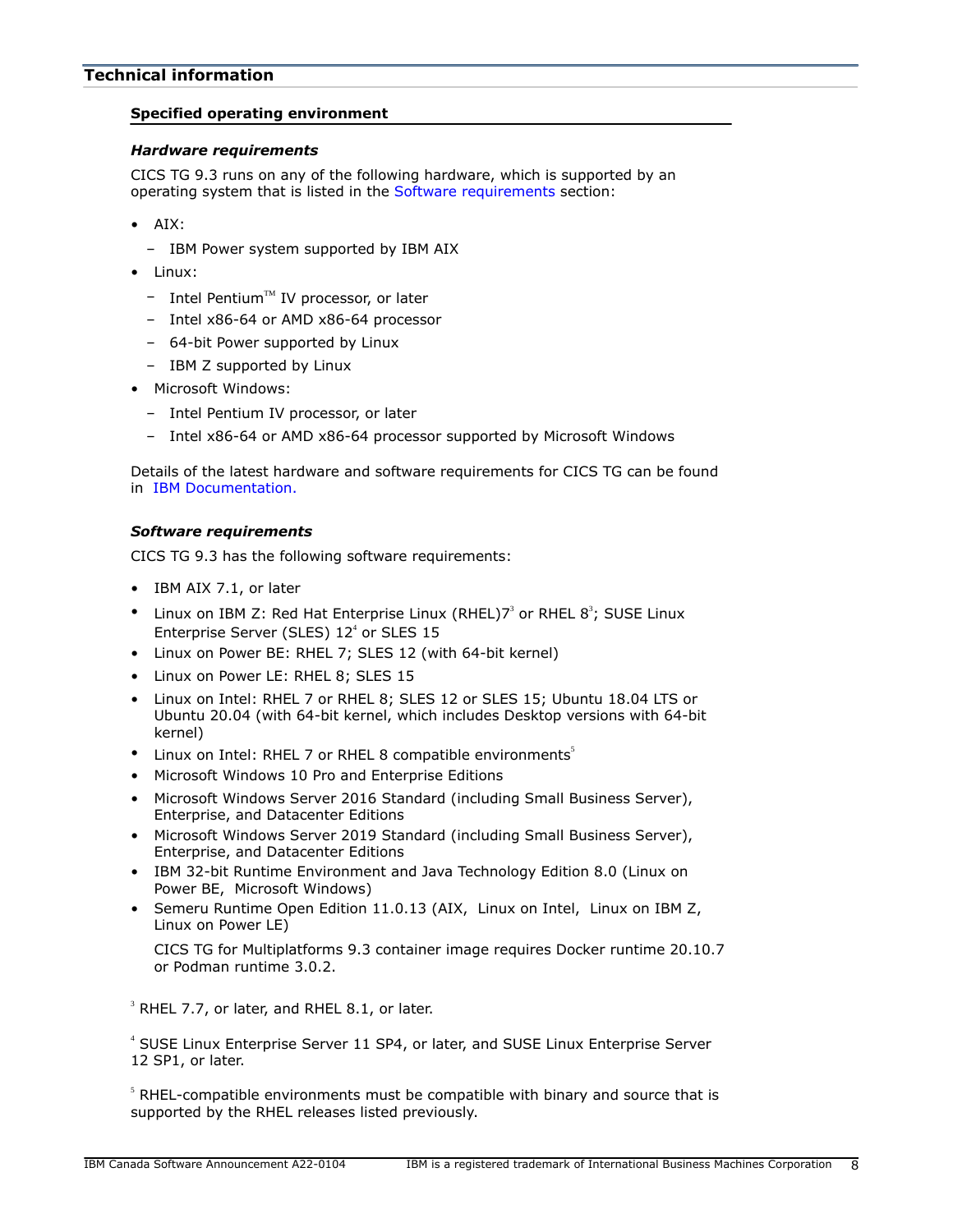# *Limitations*

For additional information, see the Usage restrictions in the [Terms and conditions](#page-11-0) section of this announcement, or the license information document that is available on the [IBM Software License Agreement](https://www.ibm.com/software/sla/sladb.nsf) web page.

#### *IBM Support*

[IBM Support](https://www.ibm.com/support) is your gateway to technical support tools and resources that are designed to help you save time and simplify support. IBM Support can help you find answers to questions, download fixes, troubleshoot, submit and track problem cases, and build skills. Learn and stay informed about the transformation of IBM Support, including new tools, new processes, and new capabilities, by going to the [IBM Support Insider](https://www.ibm.com/support/insider).

# *Additional IBM support*

#### **IBM Client Engineering**

Client Engineering is a framework for accelerating digital transformation. It helps you generate innovative ideas and equips you with the practices, technologies, and expertise to turn those ideas into business value in weeks. When you work with Client Engineering, you bring pain points into focus. You empower your team to take manageable risks, adopt leading technologies, speed up solution development, and measure the value of everything you do. Client Engineering has experts and services to address a broad array of use cases, including capabilities for business transformation, hybrid cloud, analytics and AI, infrastructure systems, security, and more. Contact Client Engineering at sysgarage@ibm.com.

# **User Group requirements**

Requirements for CICS TG are being migrated to the new [IBM Z Software Ideas](https://ibm-z-software-portal.ideas.ibm.com) portal, from the existing [Request For Enhancement \(RFE\)](https://www.ibm.com/developerworks/rfe/) entries.

#### **Planning information**

#### *Packaging*

This offering is delivered through the internet as an electronic download. There is no physical media.

When downloaded from a website, this offering contains the applicable IBM license agreement and License Information, if appropriate, which will be presented for acceptance at the time of installation of the program. For future reference, the license and License Information will be stored in a directory such as LICENSES.

#### **Security, auditability, and control**

CICS TG 9.3 uses the security and auditability features of the operating system under which it is running.

The client is responsible for evaluation, selection, and implementation of security features, administrative procedures, and appropriate controls in application systems and communication facilities.

#### <span id="page-8-0"></span>**Ordering information**

For ordering information, consult your IBM representative or IBM Business Partner, or go to the [Passport Advantage](https://www.ibm.com/software/passportadvantage/) website.

These programs are available only through Passport Advantage.

#### **Passport Advantage**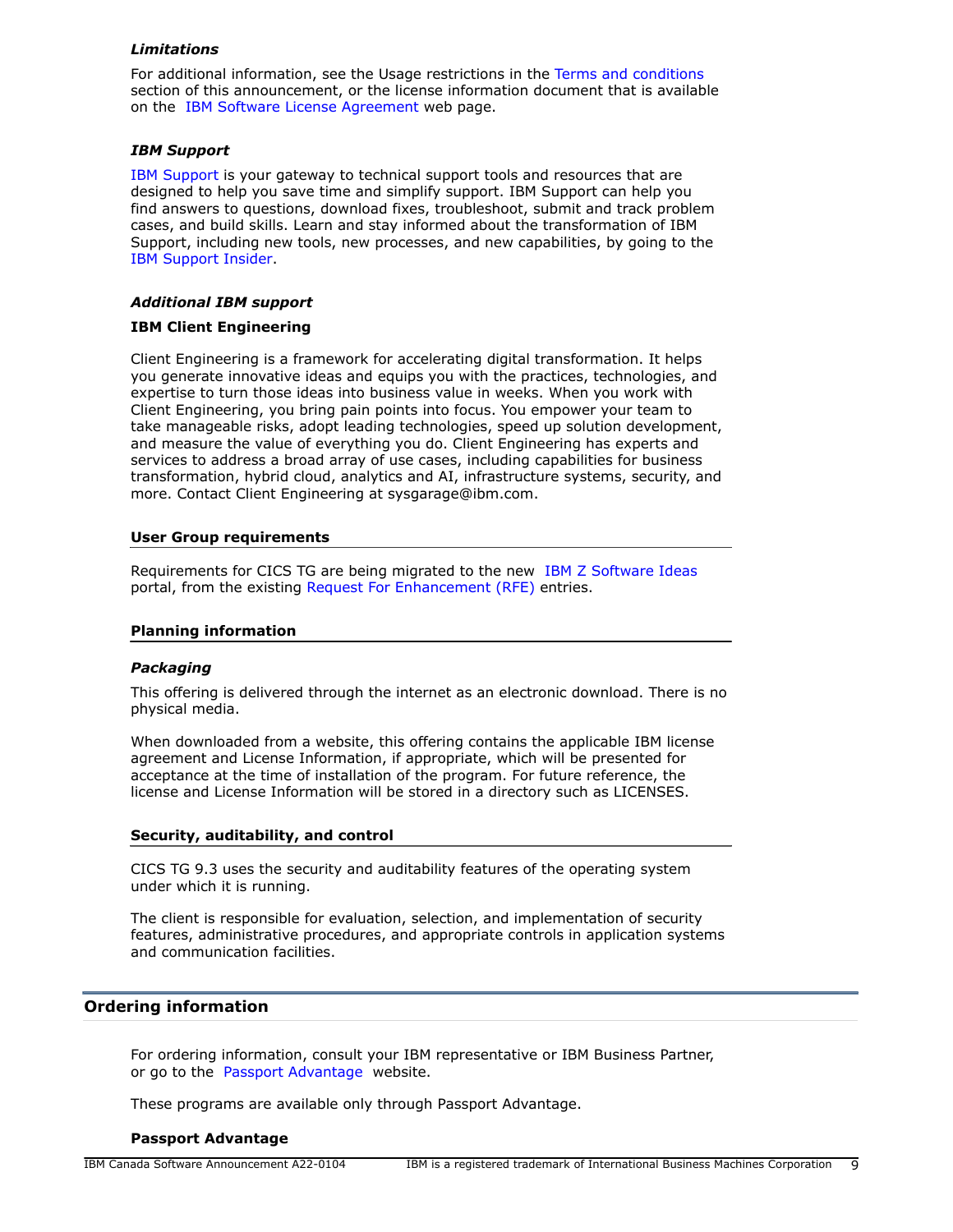| <b>Part number</b> | Part number description                                                                                                      |
|--------------------|------------------------------------------------------------------------------------------------------------------------------|
| D09XAZX            | IBM CICS Transaction Gateway Virtual<br>Processor Core License + SW Subscription<br>& Support 12 Months                      |
| D09XBZX            | IBM CICS Transaction Gateway Virtual<br>Processor Core Monthly License                                                       |
| E09X9ZX            | IBM CICS Transaction Gateway Virtual<br>Processor Core Annual SW Subscription &<br>Support Renewal                           |
| D09XCZX            | IBM CICS Transaction Gateway Virtual<br>Processor Core SW Subscription & Support<br>Reinstatement 12 Months                  |
| D09XEZX            | IBM CICS Transaction Gateway Linux on<br>IBM Z Virtual Processor Core LIC + SW<br>S&S 12 MO                                  |
| D09XFZX            | IBM CICS Transaction Gateway Linux on<br>IBM Z Virtual Processor Core Monthly<br>License                                     |
| E09XDZX            | IBM CICS Transaction Gateway Linux on<br>IBM Z Virtual Processor Core Annual SW<br>Subscription & Support Renewal            |
| D09XGZX            | IBM CICS Transaction Gateway Linux on<br>IBM Z Virtual Processor Core Subscription<br>& Support Reinstatement 12 Months      |
| D0A0VZX            | IBM CICS Transaction Gateway for IBM Z<br>Virtual Processor Core LIC + SW S&S 12<br><b>MO</b>                                |
| D0A0WZX            | IBM CICS Transaction Gateway for IBM Z<br>Virtual Processor Core Monthly License                                             |
| E0A0UZX            | IBM CICS Transaction Gateway for IBM<br>Z Virtual Processor Core Annual SW<br>Subscription & Support Renewal                 |
| D0A0XZX            | IBM CICS Transaction Gateway for IBM<br>Z Virtual Processor Core Subscription &<br>Support Reinstatement 12 Months           |
| D0I1MLL            | IBM CICS Transaction Gateway for IBM Z<br>Processor Value Unit (PVU) License + SW<br>Subscription & Support 12 Months        |
| E0BH8LL            | IBM CICS Transaction Gateway for IBM<br>Z Processor Value Unit (PVU) Annual SW<br>Subscription & Support Renewal             |
| D0I1NLL            | IBM CICS Transaction Gateway for<br>IBM Z Processor Value Unit (PVU) SW<br>Subscription & Support Reinstatement 12<br>Months |
| D193MLL            | IBM CICS Transaction Gateway for IBM<br>Z Processor Value Unit (PVU) Monthly<br>License                                      |
| D07H1ZX            | IBM CICS Transaction Gateway for IBM Z<br>Processor Value Unit (PVU) SUBSCRIPTION<br><b>LICENSE</b>                          |
| D55KZLL            | IBM CICS Transaction Gateway Processor<br>Value Unit (PVU) License + SW<br>Subscription & Support 12 Months                  |
| E021BLL            | IBM CICS Transaction Gateway Processor<br>Value Unit (PVU) Annual SW Subscription<br>& Support Renewal                       |
| D55L0LL            | IBM CICS Transaction Gateway Processor<br>Value Unit (PVU) SW Subscription &<br>Support Reinstatement 12 Months              |
| D193LLL            | IBM CICS Transaction Gateway Processor<br>Value Unit (PVU) Monthly License                                                   |
| D07GZZX            | IBM CICS Transaction Gateway Processor<br>Value Unit (PVU) SUBSCRIPTION LICENSE                                              |

CICS TG for Multiplatforms 9.3 (5724-I81) has the following part numbers: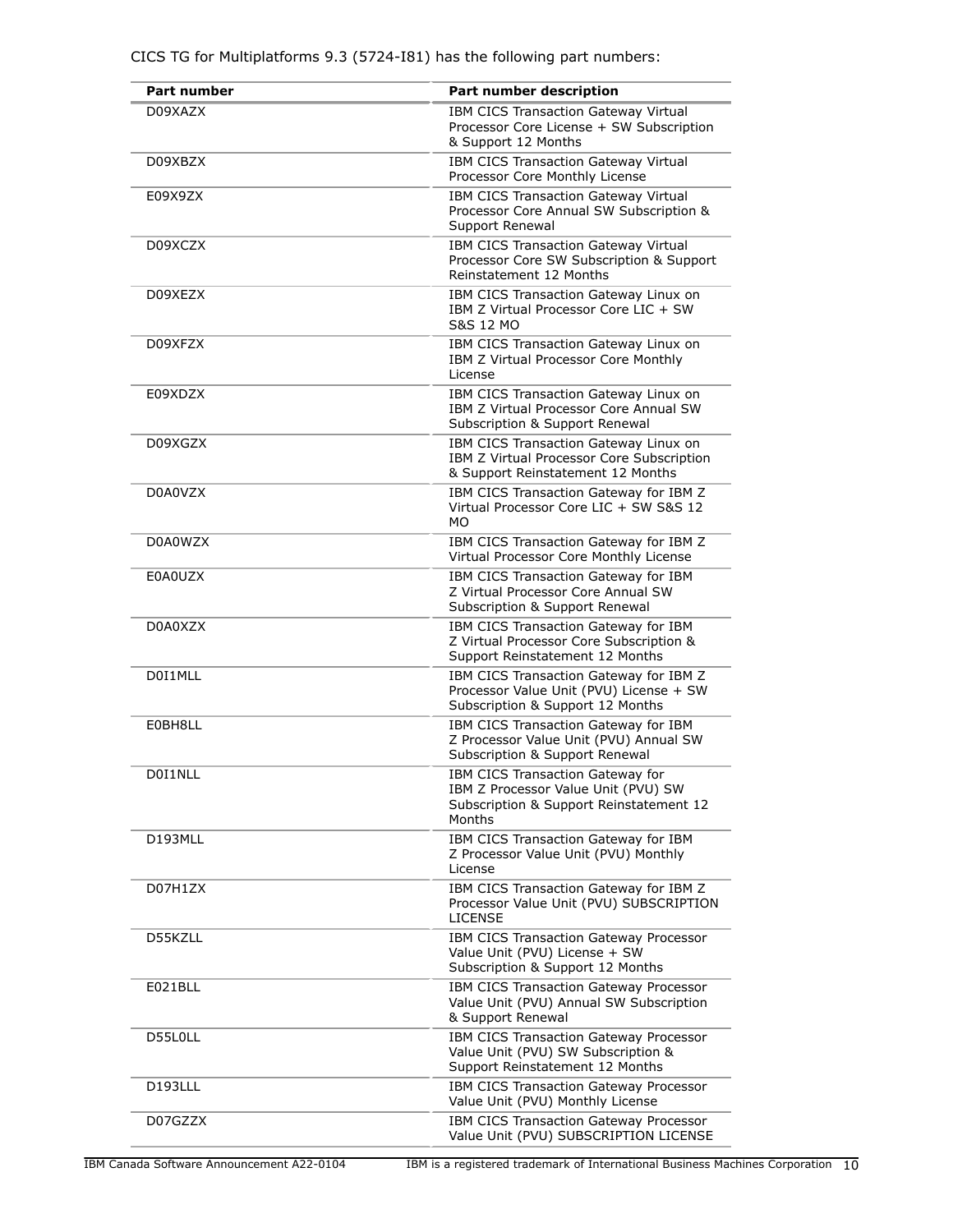| <b>Part number</b> | Part number description                                                                                                           |
|--------------------|-----------------------------------------------------------------------------------------------------------------------------------|
| D0G84LL            | IBM CICS Transaction Gateway Desktop<br>Edition Authorized User License + SW<br>Subscription & Support 12 Months                  |
| E0AI3LL            | IBM CICS Transaction Gateway Desktop<br><b>Edition Authorized User Annual SW</b><br>Subscription & Support Renewal                |
| D0G85LL            | IBM CICS Transaction Gateway Desktop<br>Edition Authorized User SW Subscription &<br>Support Reinstatement 12 Months              |
| D1960LL            | IBM CICS Transaction Gateway Desktop<br>Edition Authorized User Monthly License                                                   |
| D07GYZX            | IBM CICS Transaction Gateway Desktop<br>Edition Authorized User SUBSCRIPTION<br><b>LICENSE</b>                                    |
| D0I1PLL            | IBM CICS Transaction Gateway Desktop<br>Edition for TBM 7 Authorized User License<br>+ SW Subscription & Support 12 Months        |
| F0BH9LL            | IBM CICS Transaction Gateway Desktop<br>Edition for IBM Z Authorized User Annual<br>SW Subscription & Support Renewal             |
| D0I1QLL            | IBM CICS Transaction Gateway Desktop<br>Edition for IBM Z Authorized User SW<br>Subscription & Support Reinstatement 12<br>Months |
| D1961LL            | IBM CICS Transaction Gateway Desktop<br>Edition for IBM Z Authorized User Monthly<br>License                                      |

CICS TG Desktop Edition 9.3 (5725-B65) has the following part numbers:

Order the part numbers that follow when the product is intended to run on zEnterprise<sup>(R)</sup> BladeCenter Extension or the Linux operating system on IBM Z IFL engines. If the product is not intended to run in these environments, order from the other set of part numbers in this announcement. This set of part numbers provides the identical supply and authorization as the other set in this announcement.

| <b>Part number</b> | <b>Part number description</b>                                                                                                                                                 |  |
|--------------------|--------------------------------------------------------------------------------------------------------------------------------------------------------------------------------|--|
| D55L1LL            | IBM CICS Transaction Gateway for<br>zEnterprise BladeCenter Extension and<br>Linux on IBM Z Processor Value Unit (PVU)<br>License + SW Subscription & Support 12<br>Months     |  |
| <b>E021CLL</b>     | IBM CICS Transaction Gateway for<br>zEnterprise BladeCenter Extension and<br>Linux on IBM Z Processor Value Unit (PVU)<br>Annual SW Subscription& Support Renewal              |  |
| D55L2LL            | IBM CICS Transaction Gateway for<br>zEnterprise BladeCenter Extension and<br>Linux on IBM Z Processor Value Unit (PVU)<br>SW Subscription & Support Reinstatement<br>12 Months |  |
| D193KLL            | IBM CICS Transaction Gateway for<br>zEnterprise BladeCenter Extension and<br>Linux on IBM Z Processor Value Unit (PVU)<br>Monthly License                                      |  |
| D07H0ZX            | IBM CICS Transaction Gateway for<br>zEnterprise BladeCenter Extension and<br>Linux on IBM Z Processor Value Unit (PVU)<br><b>SUBSCRIPTION LICENSE</b>                          |  |
| <b>D195ZLL</b>     | IBM CICS Transaction Gateway Desktop<br>Edition Authorized User for zEnterprise<br>BladeCenter Extension and Linux on IBM Z<br>Monthly License                                 |  |
| D0G8LLL            | IBM CICS Transaction Gateway Desktop<br>Edition Authorized User for zEnterprise<br>BladeCenter Extension and Linux on IBM Z                                                    |  |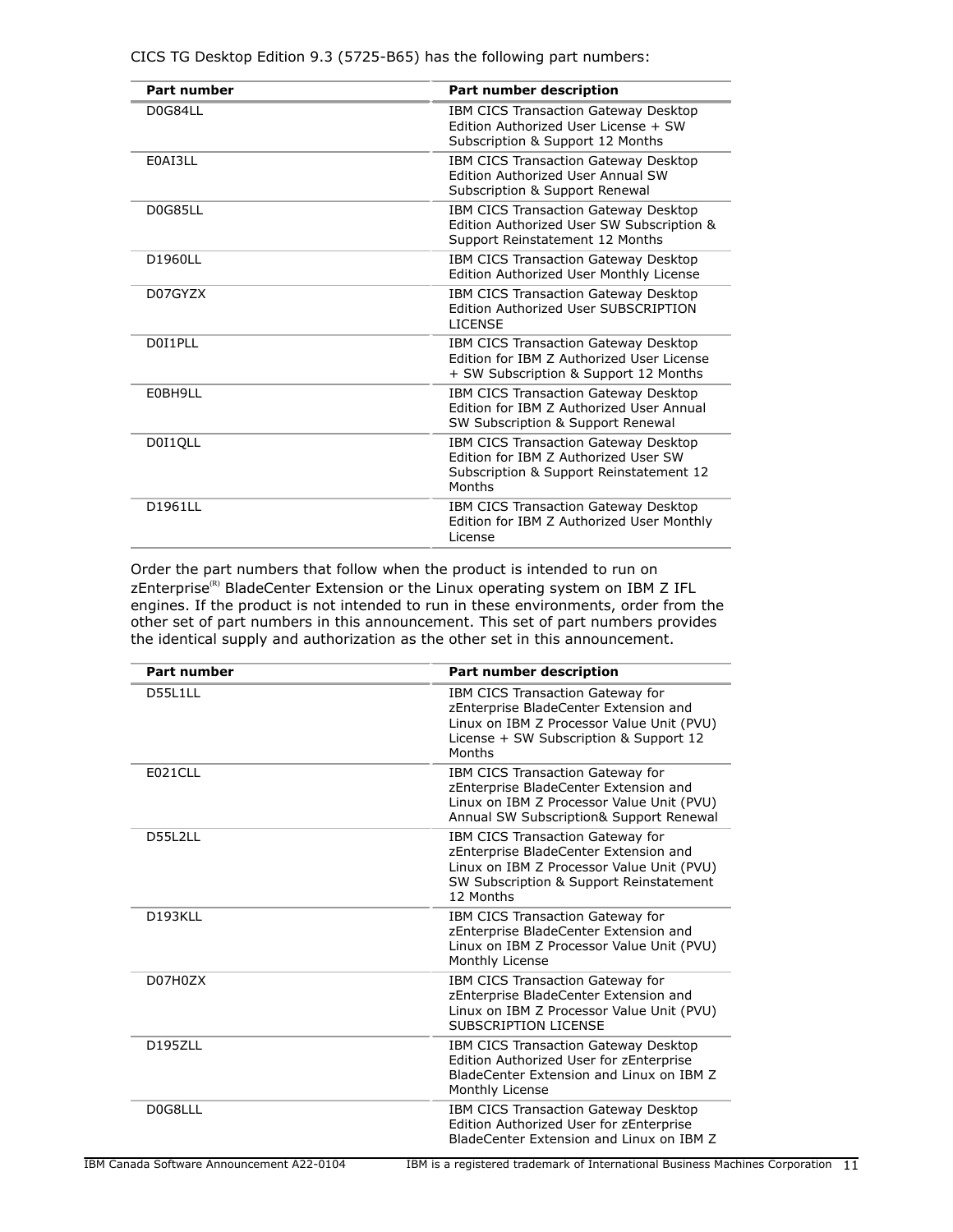| Part number | <b>Part number description</b>                                                                                                                                                      |
|-------------|-------------------------------------------------------------------------------------------------------------------------------------------------------------------------------------|
|             | License + SW Subscription & Support 12<br>Months                                                                                                                                    |
| EOAIFLL     | IBM CICS Transaction Gateway Desktop<br>Edition Authorized User for zEnterprise<br>BladeCenter Extension and Linux on IBM<br>Z Annual SW Subscription & Support<br>Renewal          |
| DOG8MLL     | IBM CICS Transaction Gateway Desktop<br>Edition Authorized User for zEnterprise<br>BladeCenter Extension and Linux on IBM Z<br>SW Subscription & Support Reinstatement<br>12 Months |

# **Passport Advantage trade up**

Below is a list of precursor products for which you must have already acquired a license, in order to be eligible to acquire equivalent licenses using the trade-up part numbers.

| <b>Precursor product</b>         | Trade-up product                                                                                                                                                                                    |
|----------------------------------|-----------------------------------------------------------------------------------------------------------------------------------------------------------------------------------------------------|
| CICS Universal Client (5724-J09) | CICS TG Desktop Edition (5725-B65)                                                                                                                                                                  |
| Trade-up part numbers            | <b>Description</b>                                                                                                                                                                                  |
| D0G86LL                          | IBM CICS Transaction Gateway Desktop<br>Edition Authorized User Trade Up from<br>CICS Universal Client 10 Processor<br>Value Units License + SW Subscription &<br>Support 12 Months                 |
| D0G8NLL                          | IBM CICS Transaction Gateway Desktop<br>Edition Authorized User for zEnterprise<br>BladeCenter Extension and Linux on TBM<br>Z Trade Up from CICS Universal Client                                  |
|                                  | for Linux on System z <sup>(R)</sup> 10 Processor<br>Value Units License + SW Subscription &<br>Support 12 Months                                                                                   |
| <b>D0I35LL</b>                   | IBM CICS Transaction Gateway Desktop<br>Edition for IBM Z Authorized User<br>Trade Up from CICS Universal Client 10<br>Processor Value Unit (PVUs) License + SW<br>Subscription & Support 12 Months |

Consult your IBM representative if you have any questions.

# **Charge metric**

| Program name                             | <b>PID</b> number | Charge metric/unit                            |
|------------------------------------------|-------------------|-----------------------------------------------|
| <b>CICS TG for Multiplatforms</b><br>9.3 | 5724-181          | Processor Value Unit (PVU)                    |
| CICS TG for Multiplatforms<br>9.3        | 5724-181          | PVU for zBX and Linux on<br>TBM 7             |
| CICS TG for Multiplatforms<br>9.3        | 5724-181          | PVU IBM Z                                     |
| CICS TG Desktop Edition<br>9.3           | 5725-B65          | Authorized User                               |
| CICS TG Desktop Edition<br>9.3           | 5725-B65          | Authorized User for zBX<br>and Linux on TBM 7 |
| CICS TG Desktop Edition<br>9.3           | 5725-B65          | Authorized User for TBM 7                     |
|                                          |                   |                                               |

# <span id="page-11-0"></span>**Terms and conditions**

The information provided in this announcement letter is for reference and convenience purposes only. The terms and conditions that govern any transaction with IBM are contained in the applicable contract documents such as the IBM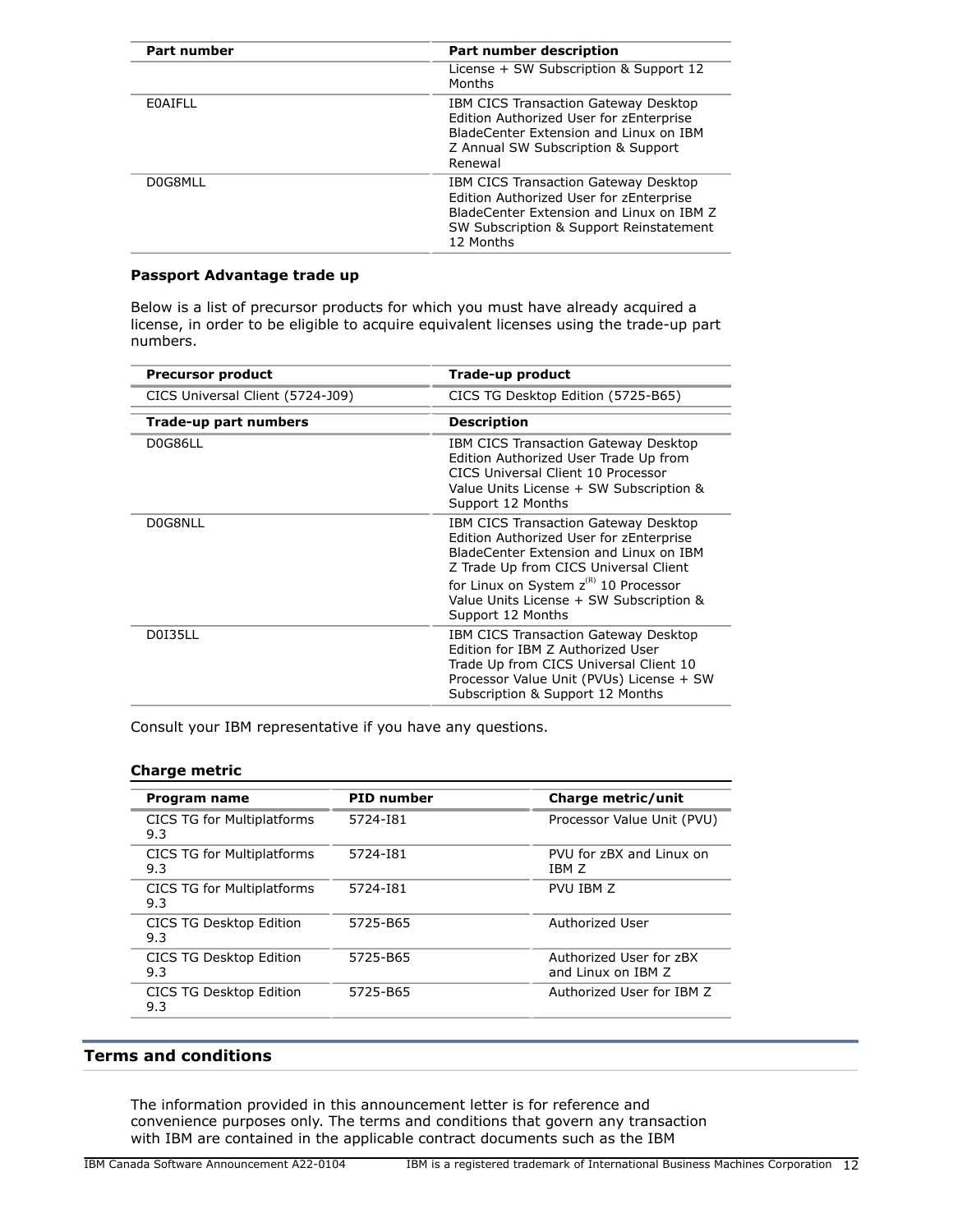International Program License Agreement, IBM International Passport Advantage Agreement, and the IBM Agreement for Acquisition of Software Maintenance.

This product is available only through Passport Advantage.

# **Licensing**

IBM International Program License Agreement including the License Information document and Proof of Entitlement (PoE) govern your use of the program. PoEs are required for all authorized use. Part number products only, offered outside of Passport Advantage, where applicable, are license only and do not include Software Maintenance.

This software license includes Software Subscription and Support (also referred to as Software Maintenance).

# **Software Maintenance**

Licenses under the IBM International Program License Agreement (IPLA) provide for support with ongoing access to releases and versions of the program. IBM includes one year of Software Subscription and Support (also referred to as Software Maintenance) with the initial license acquisition of each program acquired. The initial period of Software Subscription and Support can be extended by the purchase of a renewal option, if available. Two charges apply: a one-time license charge for use of the program and an annual renewable charge for the enhanced support that includes telephone assistance (voice support for defects during normal business hours), as well as access to updates, releases, and versions of the program as long as support is in effect.

# **License Information number**

| Program identifier | <b>License Information</b><br>document title                     | <b>License Information</b><br>document number |
|--------------------|------------------------------------------------------------------|-----------------------------------------------|
| 5724-181           | <b>IBM CICS Transaction</b><br>Gateway for<br>Multiplatforms 9.3 | L-ACRR-BZTHMX                                 |
| 5725-B65           | <b>IBM CICS Transaction</b><br>Gateway Desktop Edition<br>9.3    | L-ACRR-BZTJJX                                 |

The following License Information documents apply to the offerings in this announcement:

Follow-on releases, if any, may have updated terms. See the [License Information](https://www.ibm.com/software/sla/sladb.nsf/search?OpenForm) [documents](https://www.ibm.com/software/sla/sladb.nsf/search?OpenForm) website for more information.

#### **Limited warranty applies**

Yes

#### **Limited warranty**

IBM warrants that when the program is used in the specified operating environment, it will conform to its specifications. The warranty applies only to the unmodified portion of the program. IBM does not warrant uninterrupted or error-free operation of the program or that IBM will correct all program defects. You are responsible for the results obtained from the use of the program.

IBM provides you with access to IBM databases containing information on known program defects, defect corrections, restrictions, and bypasses at no additional charge. For further information, see the [IBM Support Guide](http://www.ibm.com/support/customercare/sas/f/handbook/home.html).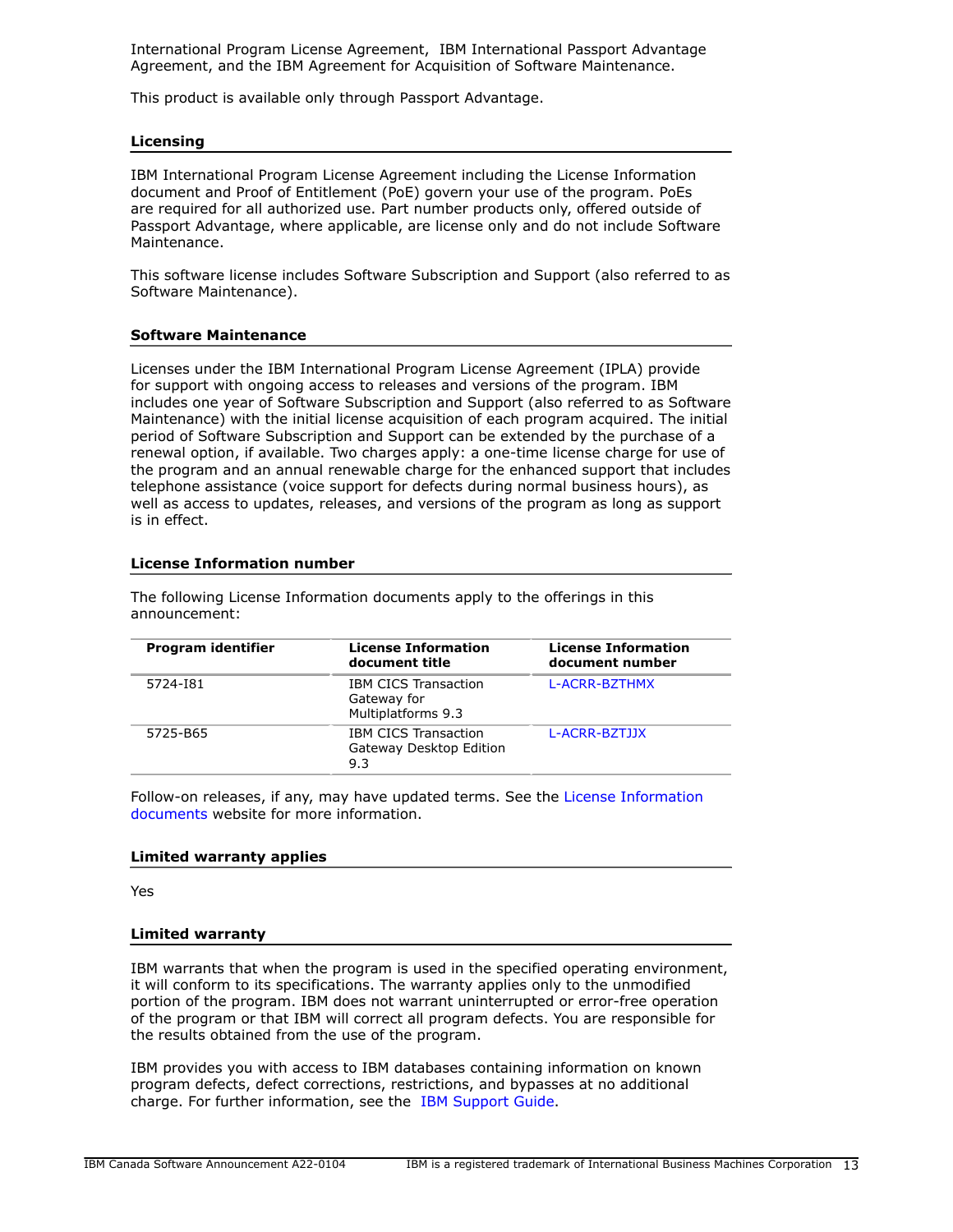IBM will maintain this information for at least one year after the original licensee acquires the program (warranty period).

#### **Program technical support**

#### **Enhanced support**

Technical support of a program product version or release will be available for a minimum of five years from the planned availability date, as long as your Software Subscription and Support is in effect.

This technical support allows you to obtain assistance (by telephone or electronic means) from IBM for product-specific, task-oriented questions regarding the installation and operation of the program product. Software Subscription and Support also provides you with access to updates (modifications or fixes), releases, and versions of the program. You will be notified, through an announcement letter, of discontinuance of support with 12 months' notice.

If you require additional technical support from IBM, including an extension of support beyond the discontinuance date, contact your IBM representative or IBM Business Partner. This extension may be available for a fee.

For additional information on the IBM Software Support Lifecycle Policies, see the [Standard and enhanced IBM support lifecycle policies](http://www.ibm.com/software/support/lifecycle/lc-policy.html) website.

# **Money-back guarantee**

If for any reason you are dissatisfied with the program and you are the original licensee, you may obtain a refund of the amount you paid for it, if within 30 days of your invoice date you return the program and its PoE to the party from whom you obtained it. If you downloaded the program, you may contact the party from whom you acquired it for instructions on how to obtain the refund.

For clarification, note that (1) for programs acquired under the IBM International Passport Advantage offering, this term applies only to your first acquisition of the program and (2) for programs acquired under any of IBM's On/Off Capacity on Demand (On/Off CoD) software offerings, this term does not apply since these offerings apply to programs already acquired and in use by you.

# **Volume orders (IVO)**

No

# **Passport Advantage applies**

Yes. Information is available on the [Passport Advantage and Passport Advantage](http://www.ibm.com/software/passportadvantage) [Express](http://www.ibm.com/software/passportadvantage) website.

#### **Usage restrictions**

Yes. For usage restrictions, see the License Information documents listed in this [Terms and conditions](#page-11-0) section.

#### **Software Subscription and Support applies**

Yes. Software Subscription and Support, also referred to as Software Maintenance, is included with licenses purchased through Passport Advantage and Passport Advantage Express. Product upgrades and Technical Support are provided by the Software Subscription and Support offering as described in the Agreements. Product upgrades provide the latest versions and releases to entitled software, and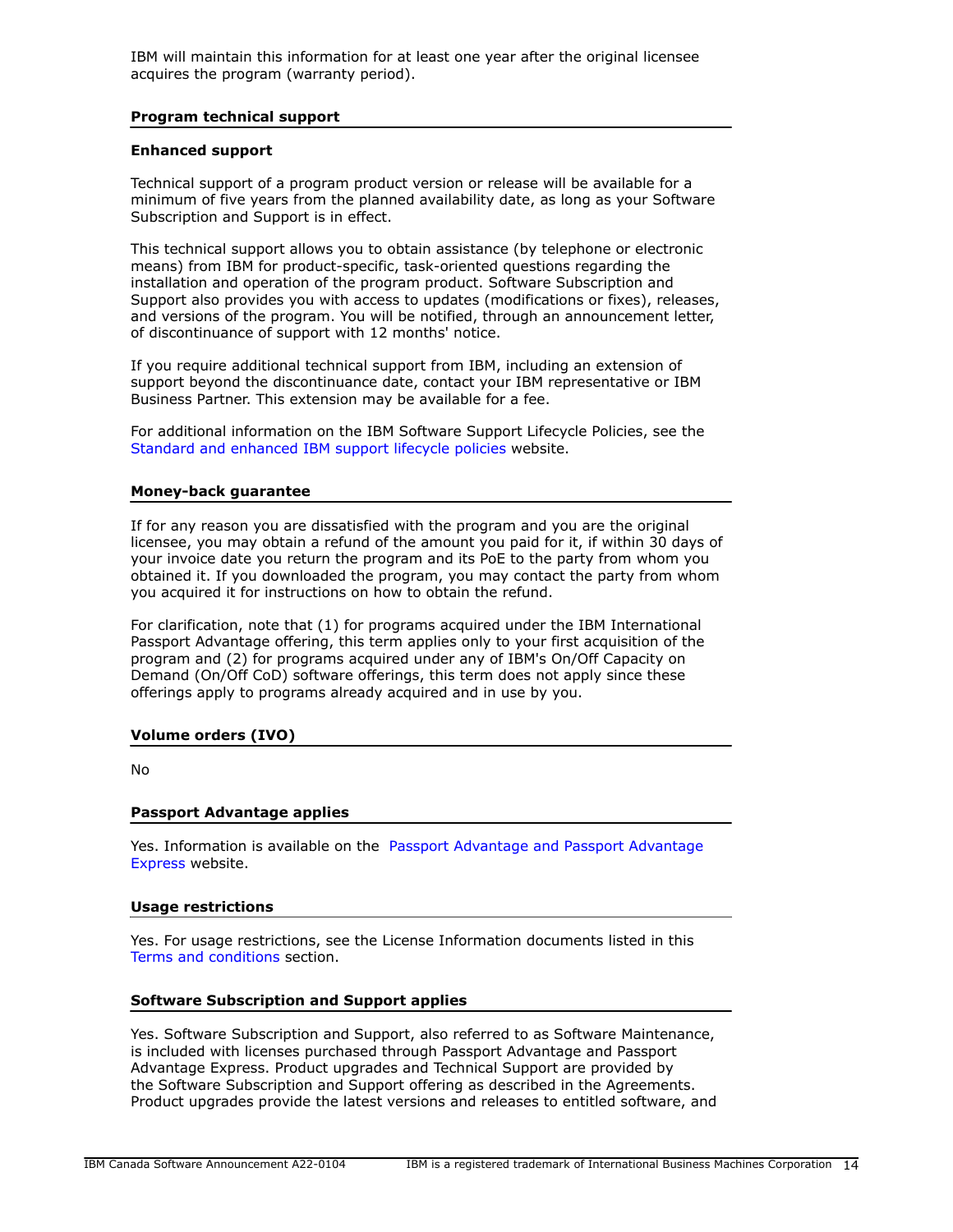Technical Support provides voice and electronic access to IBM support organizations, worldwide.

IBM includes one year of Software Subscription and Support with each program license acquired. The initial period of Software Subscription and Support can be extended by the purchase of a renewal option, if available.

While your Software Subscription and Support is in effect, IBM provides you assistance for your routine, short duration installation and usage (how-to) questions, and code-related questions. IBM provides assistance by telephone and, if available, electronic access, only to your information systems (IS) technical support personnel during the normal business hours (published prime shift hours) of your IBM support centre. (This assistance is not available to your users.) IBM provides Severity 1 assistance 24 hours a day, 7 days a week. For additional details, see the [IBM](http://www.ibm.com/support/customercare/sas/f/handbook/home.html) [Support Guide](http://www.ibm.com/support/customercare/sas/f/handbook/home.html). Software Subscription and Support does not include assistance for the design and development of applications, your use of programs in other than their specified operating environment, or failures caused by products for which IBM is not responsible under the applicable agreements.

Unless specified otherwise in a written agreement with you, IBM does not provide support for third-party products that were not provided by IBM. Ensure that when contacting IBM for covered support, you follow problem determination and other instructions that IBM provides, including in the [IBM Support Guide.](http://www.ibm.com/support/customercare/sas/f/handbook/home.html)

For additional information about the International Passport Advantage Agreement and the IBM International Passport Advantage Express Agreement, go to the [Passport Advantage and Passport Advantage Express](http://www.ibm.com/software/passportadvantage) website.

|  |  | <b>System i Software Maintenance applies</b> |  |
|--|--|----------------------------------------------|--|
|--|--|----------------------------------------------|--|

No

# **Variable charges apply**

No

# **Educational allowance available**

Not applicable

#### **Sub-capacity pricing terms and conditions**

To be eligible for sub-capacity pricing, the machine on which the eligible products are installed and running must be eligible for sub-capacity pricing terms and conditions. Software can be priced at less than full machine capacity for eligible products. Sub-capacity pricing for eligible products is based on the current program pricing methodology, but the number of processors will be determined based on the sum of processors for all partitions where the program is defined (used). To obtain pricing at less than full machine capacity for eligible products, you are required to:

- Install and use, when available, the [IBM License Metric Tool information](https://www.ibm.com/software/passportadvantage/ibmlicensemetrictool.html), which installs with eligible IBM programs.
- Install available updates to the operating system and eligible products such that license use can be accurately managed.
- Determine if the use of sub-capacity pricing terms results in a reduced requirement for entitlements; you can reallocate the entitlement difference by distributing entitlements across a larger or different set of systems, or reserve them for future growth. There will be no refunds for these freed up entitlements. Subscription, Software Maintenance and support volumes, and entitlements for existing contracts will continue at the same levels as the acquired licenses.

# **Statement of good security practices**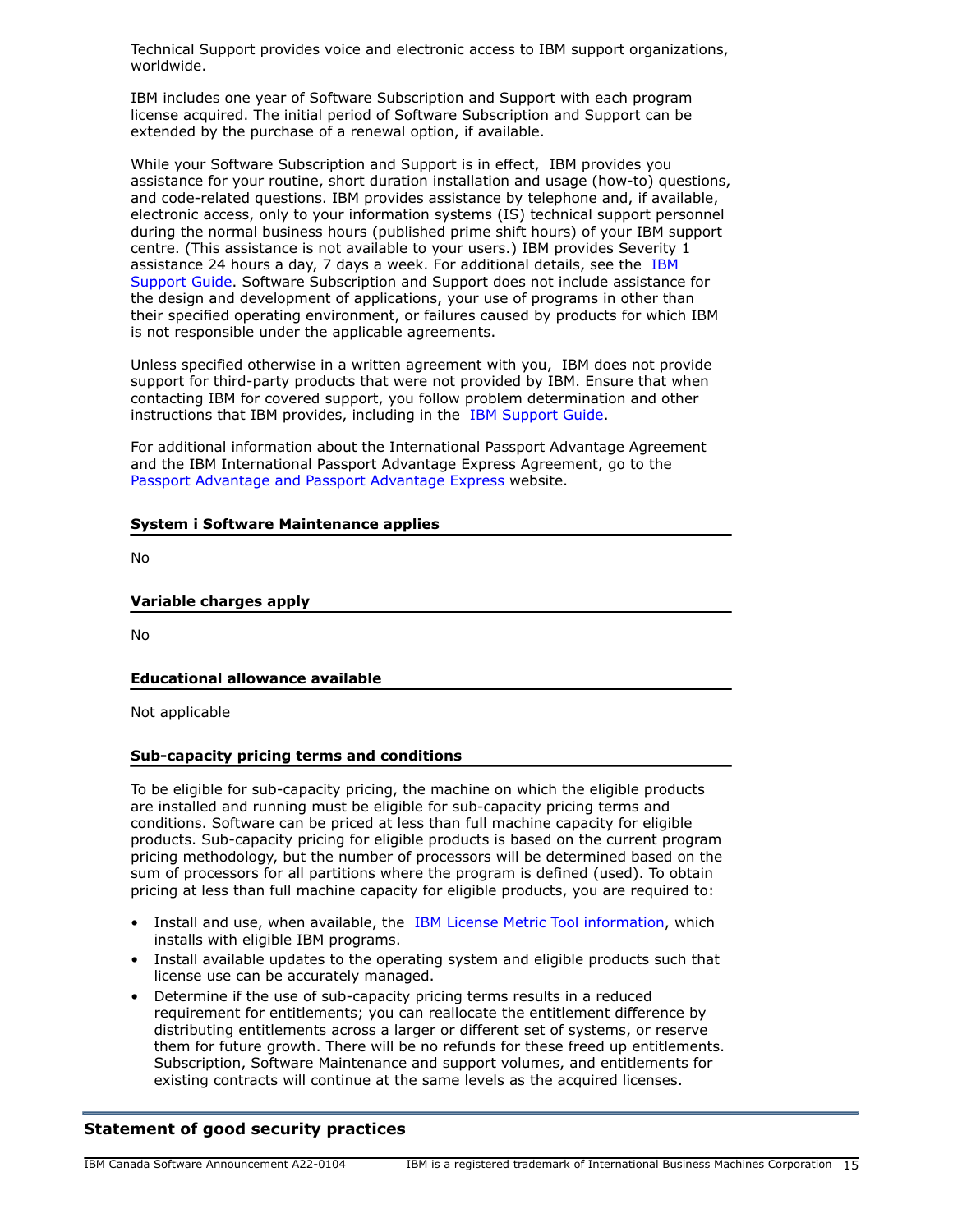IT system security involves protecting systems and information through intrusion prevention, detection, and response to improper access from within and outside your enterprise. Improper access can result in information being altered, destroyed, or misappropriated or can result in misuse of your systems to attack others. Without a comprehensive approach to security, no IT system or product should be considered completely secure and no single product or security measure can be completely effective in preventing improper access. IBM systems and products are designed to be part of a regulatory compliant, comprehensive security approach, which will necessarily involve additional operational procedures, and may require other systems, products, or services to be most effective.

**Important:** IBM does not warrant that any systems, products, or services are immune from, or will make your enterprise immune from, the malicious or illegal conduct of any party.

# <span id="page-15-0"></span>**Prices**

Prices are subject to change without notice.

GST, QST, and sales taxes, where applicable, are extra.

For additional information and current prices, contact your local IBM representative or IBM Business Partner.

#### **Business Partner information**

If you are an IBM Business Partner acquiring products from IBM, you may link to Passport Advantage On-line for resellers where you can obtain Business Partner pricing information. An IBMid and password are required to access the [IBM Passport](https://www.ibm.com/software/passportadvantage/pao_reseller.html) [Advantage](https://www.ibm.com/software/passportadvantage/pao_reseller.html) or [IBM PartnerWorld](https://www.ibm.com/partnerworld/resources/sell) $(R)$  website.

#### **Passport Advantage**

For Passport Advantage information and charges, contact your IBM representative. Additional information is also available on the [Passport Advantage and Passport](http://www.ibm.com/software/passportadvantage) [Advantage Express](http://www.ibm.com/software/passportadvantage) website.

# <span id="page-15-1"></span>**Order now**

To order, contact the IBM Digital Sales Center, your local IBM representative, or your IBM Business Partner. To identify your local IBM representative or IBM Business Partner, call 800-IBM-4YOU (426-4968). For more information, contact the IBM Digital Sales Center.

Phone: 800-IBM-4YOU (426-4968)

Fax: 800-2IBM-FAX (242-6329)

For IBM representative: askibm@ca. ibm.com<sup>(R)</sup>

For IBM Business Partner: pwcs@us. ibm.com

IBM Digital Sales Offices 3600 Steeles Ave. East Markham, ON L3R 9Z7, CA H7

The IBM Digital Sales Center, our national direct marketing organization, can add your name to the mailing list for catalogues of IBM products.